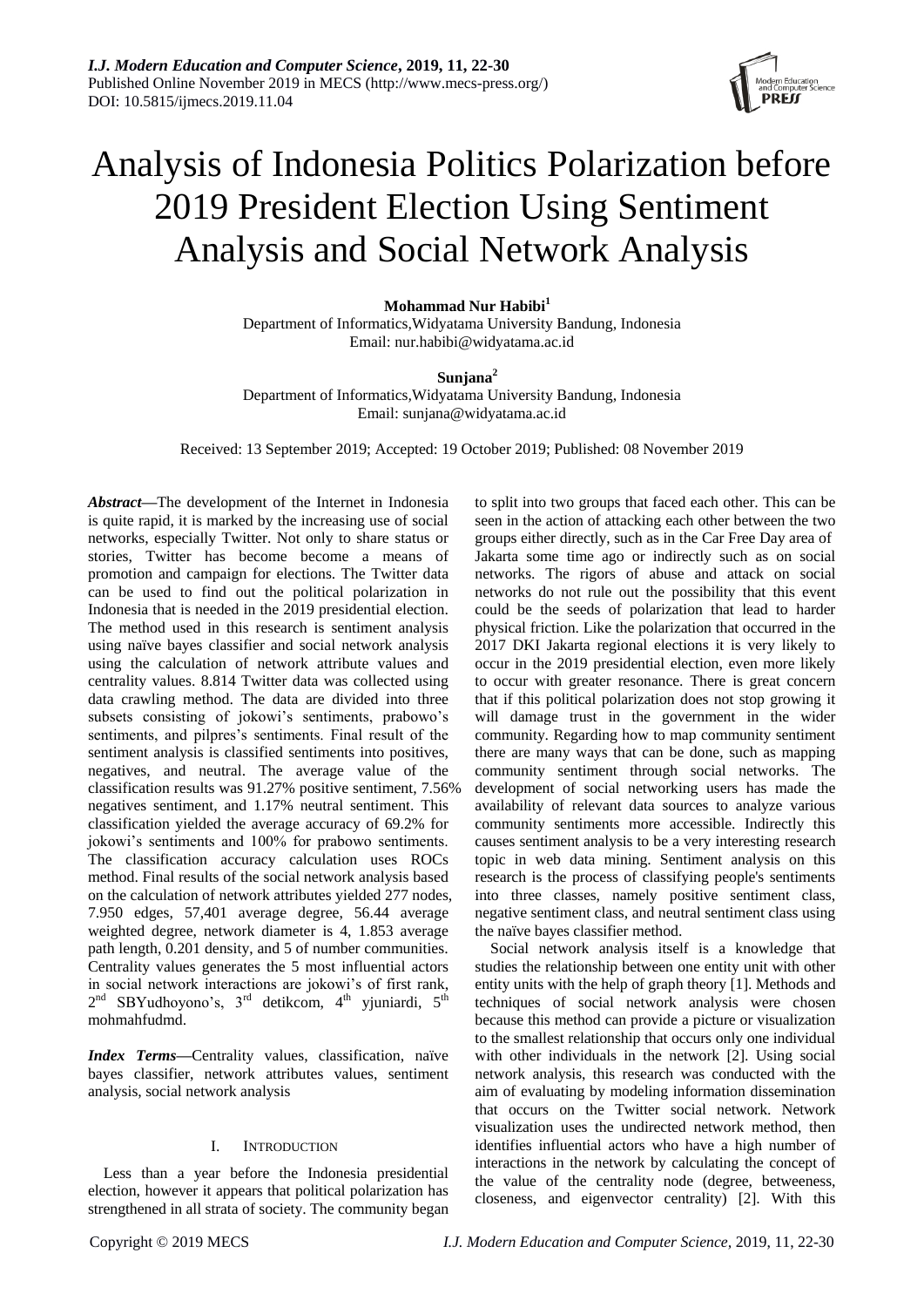mapping, the issues of political polarization that occur in social networks, especially Twitter can be known patterns and roots of the problem, as well as intellectual actors who hide behind it.

# II. RELATED WORK

Sentiment analysis Research on the classification of sentiments has been carried out by Bo Pang. In his journal, Bo Pang classified sentiments on film reviews using various machine learning techniques. The machine learning techniques used are Naïve Bayes, Maximum Entropy, and Support Vector Machines (SVM). In that study also used several approaches to perform feature extraction, namely: unigram, unigram, bigram, unigram, Part of Speech (POS), adjective, and position unigram. The results of experiments conducted in this study found that SVM became the best method when combined with unigram with an accuracy of 82.9% [17].

In a study conducted by Rozi, I. F., Pramono, S. H. & Dahlan, E. A. (2012) an opinion mining system was developed to analyze public opinion in tertiary institutions. In the subjectivity and target detection subprocesses, Part of Speech (POS) Tagging uses the Hidden Markov Model (HMM). In the results of the POS Tagging process, rules are applied to find out whether a document is an opinion or not, and to know which part of the sentence is the object of the opinion being targeted. Documents that are recognized as opinions are then classified into negative and positive opinions (subprocess opinion orientation) using the Naïve Bayes Classifier (NBC). Based on these tests obtained precision and recall values for the subjectivity document subprocesses are 0.99 and 0.88, for the target detection subprocesses are 0.92 and 0.93, and for opinion orientation subprocesses are 0.95 and 0.94 [16].

Research on classification was also carried out by Rodiyansyah, S. F. and Winarko Edi (2013) by conducting data mining techniques that are used to visualize traffic congestion in a city. In this research the method used is Naïve Bayes by combining prior knowledge with new knowledge. From the test results, the application shows that the smallest accuracy value of 78% is generated in testing with a sample of 100 and produces a high accuracy value of 91.60% in testing with a sample of 13106. The test results with Rapid Miner 5.1 tools obtained the smallest accuracy value of 72% with a sample of 100 and the highest accuracy value of 93.58% with a sample of 13106 for the Naive Bayesian Classification method, while for the Support Vector Machine method obtained the smallest accuracy value of 92% with a sample of 100 and the highest accuracy value of 99.11% with a sample of 13106 [18].

Other studies on the classification of film review sentiments were conducted by Chandani, V., Wahono, RS, & Purwanto (2015) by comparing Machine Learning classification methods such as Naïve Bayes (NB), Support Vector Machines (SVM), and Artificial Neural Networks (ANN) and feature selection such as Information Gain, Chi Square, Forward Selection and Backward Elimination. The comparative results of the SVM method get the best results with an accuracy of 81.10% and AUC 0.904. The results of the comparative feature selection Information Gain get the best results with an average accuracy of 84.57% and an average of AUC 0.899. The results of the integration of the best classification method and the best feature selection method resulted in an accuracy of 81.50% and AUC 0.929. These results have increased when compared to the results of experiments using SVM without feature selection. The results of testing the feature selection method is that Information Gain gets the best results for use on the NB, SVM and ANN methods [19].

# *A. Sentiment Analysis*

Sentiment analysis, also known as opinion mining is the method used for enabling computers to recognize and classifying opinions from big unstructured texts datasets with machine language and computer programming. Its main purpose to determine the context and emotion of online text data. Sentiment analysis, concept and techniques first introduced by Liu, B. He defined sentiments has quintuplet aspect, which are: target object, a feature of the object, the sentiment value of the opinion of the opinion holder, the polarity of the opinion and opinion, opinion holder and the time when the opinion is expressed [3]. The basic problem of opinion mining is opinion extraction. It is required to know the linguistic terms and get the idea from the text classification of subjective and objective terms identified by syntactic features. Another main focus is on subjectivity detection. Subjectivity is used to express the context or specific domain of online reviews [4].

Nowadays, sentiment analysis has become a large and growing field. In this sentiment analysis approach we used supervised methods, because its nature to be generally more accurate than unsupervised approaches. But On the other hand, this method requires labeled training data and the goal is to classify an online reviews as referring to one or more of the aspects. The research to Classification sentiment has been done by another researcher with various approaches and algorithm. Most of the algorithms for sentiment analysis are based on a classifier trained using a collection of annotated text data. Before training, data is preprocessed so as to extract the main features. Some classification methods have been proposed: Na  $\ddot{v}$ e Bayes Classifier, Support Vector Machine, K Nearest Neighbour, etc. However, because its varied result in various research, it is still not clear which of these classification strategies are the more appropriate to perform sentiment analysis system [5]. In this study, we design a sentiment analysis system to help gain information and knowledge regarding Indonesian online costumer's opinion towards Distro's products and services using Naïve Bayes Classifier (NBC). NBC is a probabilistic learning algorithm that derives from Bayesian decision theory. NBC would combine previous knowledge with new knowledge. This classification algorithms are simple has performance similar to other approaches. In NBC, the probability of a message being in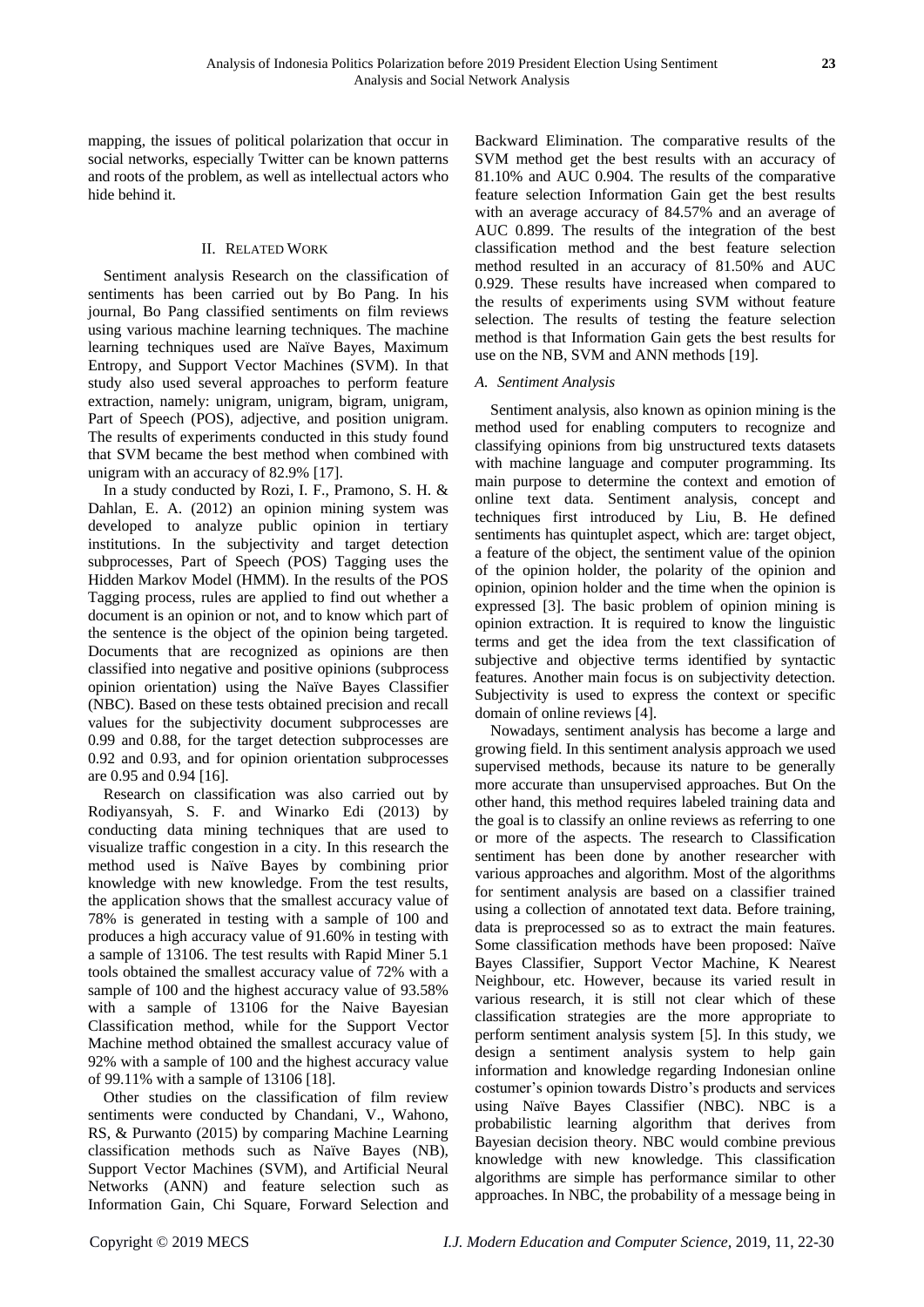class c,  $P(cj)$ , is computed as shown in these equation formula:

$$
P(cj \mid wi) = \frac{P(cj) \, x \, P(wi \mid cj)}{P(wi)}\tag{1}
$$

where  $P(cj | wi)$  is Posterior is an opportunity category j when there is the appearance of the word i.  $P(c_i)$ Prior is an opportunity for the appearance of category *j.*  $P(wi |ci)$ conditional probability for word i to be classified for the j category.  $P(wi)$  is an opportunity for the appearance of a word.

## *B. Social Network Analysis*

In the social sciences, social network analysis has become a powerful agreement tool in addition to statistics, network concepts that have been approved, approved and applied in the tradition of research in the social sciences, ranging from anthropology, sociology, business administration and history. SNA focuses on the structure of human groups (groups), communities, organizations, societies, or systems that exist in the world (world systems). The basis of visualization of social networks is placed by researchers who refer to themselves as sociometric. J.L. Moreno composed a social science called sociometry, which is an interpersonal relationship, those who communicate society are not an aggregate of individuals and their characteristics, but are a structure of interpersonal relationships. Therefore, individuals must use basic social units. Society (social atom) consists of individuals and social, economic, or cultural relations and discussion into groups and ultimately consists of interrelated groups described in a sociogram (structure of relationships between groups).

There are several concepts in the approach of social network analysis, in addition to describing the patterns formed by the relationship between nodes or actors, SNA is more often used to determine the central node in a network, by calculating some centrality values including those commonly calculated are:

# *1. Degree Centrality*

Degree centrality is used to count the number of interactions a node has. To calculate the degree centrality of this node, you can use the following formula:

$$
CD (ni) = d (ni)
$$
 (2)

Where  $d$  (ni) = the number of interactions that this node has with the other network nodes.

## *2. Betweeness Centrality*

Betweeness centrality calculates how often a node is passed by another node to go to a particular node in the network. This value serves to determine the role of the actor who is a bridge connecting interaction in the network. To calculate the degree centrality of a node, you can use the following formula:

$$
CB(ni) = \sum \frac{gjk(ni)}{gjk} \tag{3}
$$

Where gjk  $(ni)$  = number of shortest paths from node j to node k that passes through node i.

 $gjk$  = number of shortest paths between 2 nodes in the network

# *3. Closeness Centrality*

Closeness centrality calculates the average distance between a node and all other nodes in the network or in other words measures the proximity of a node to another node. In a network with g nodes, the closeness of the centrality of this node is as follows:

$$
CC(ni) = \left[\frac{N-1}{\sum d(ni, nj)}\right]
$$
 (4)

 $N =$  number of nodes in the network

d (ni, nj) = the number of shortest paths connecting nodes ni and nj

## *4. Eigenvector centrality*

Eigenvector centrality performs measurements that give higher weight to nodes connected to other nodes that also have high centrality values. To calculate the centrality eigenvector value of a node can be done using the following formula:

$$
Ci (\beta) = \sum (\alpha + \beta c j) Aji
$$
  
\n
$$
C (\beta) = \alpha (I - \beta \alpha) - 1A1
$$
 (5)

 $\alpha$  = normalized constant (vector scale).

 $β =$  symbolizes how much a node has a centrality weight in a node which also has a high centrality value [1]

#### III. METHODOLOGY

The methodology used in this study is experimental research. The basis for making this research experimental research is a form of Indonesian political polarization in the 2019 presidential election, research focused in depth on public sentiment through Twitter accounts namely @jokowi and @prabowo which are used as a comparative analysis.

This model is divided into two submodels as describe on fig. 1 down below. First submodel is sentiment analysis process. This submodel doing the classification process on input dataset. The second process is social network analysis. This submodel doing the social network visualization and find the influencer around social network.

## *A. Data Crawling using Twitter API*

Develop a Twitter API for crawling the tweets. The Twitter API directly communicate with the source. The Access keys and tokens are established that helps in communication over Twitter Server. The data is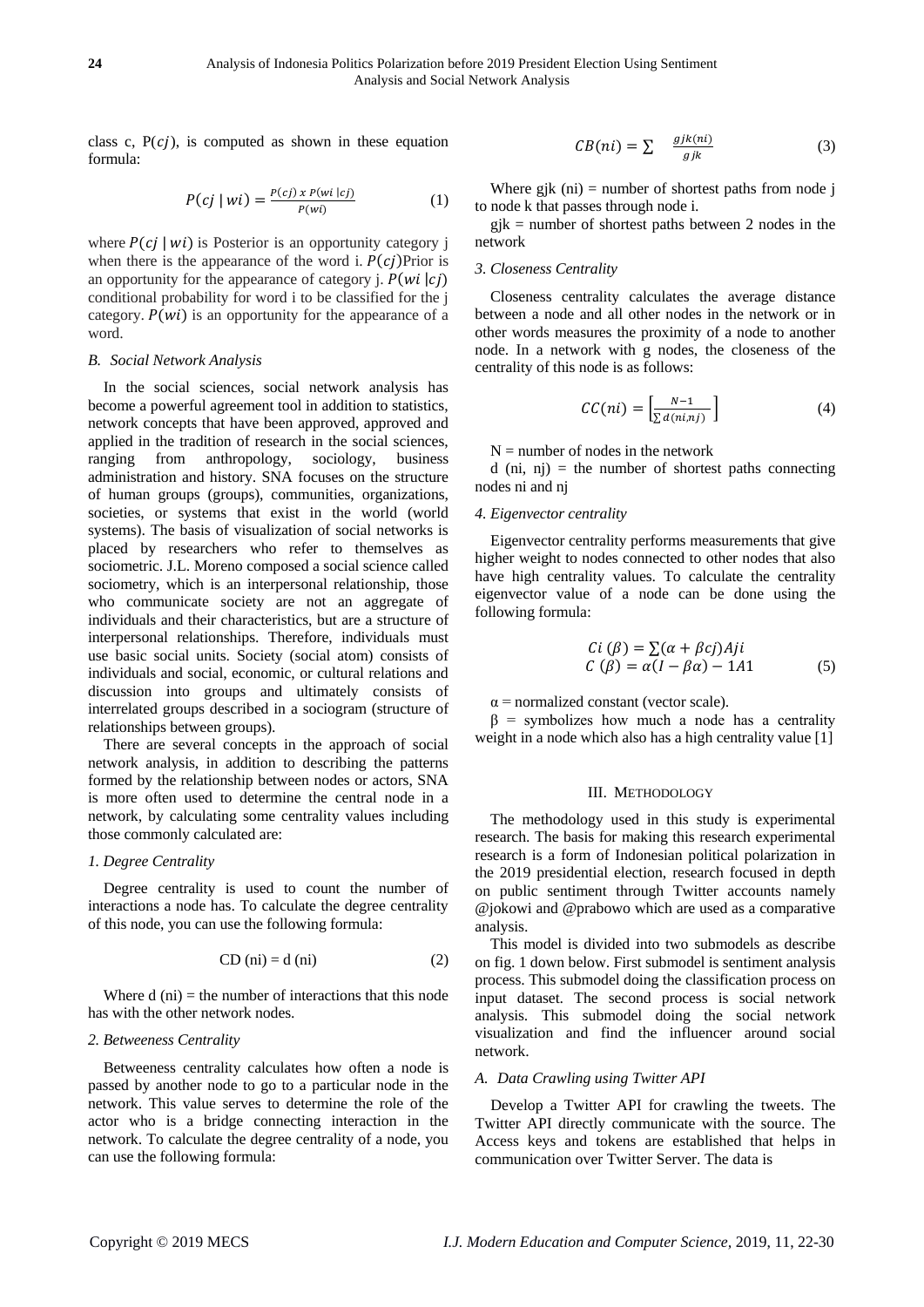

Fig. 1 Research Process

Indonesian political polarization tweet. This data was obtained from April 1 2019 to April 16 2019, exactly a day before the Indonesia president elections held on April 17 2019. The process of crawling data was carried out using Rstudio and R programming language.

## *B. Preprocessing for Sentiment Analysis*

The data from Twitter contains various type of contents such as url, emoticons, spaces, hashtag, etc. which should be removed before next process. This process can highly increase the accuracy of result.

## *1. Document Filtering*

This process aims to eliminate words or symbols that are not needed to reduce noise during the classification process, so that the list of words stored by the machine becomes more effective and efficient for the next process. The words and symbols that were omitted include:

- a. URL *(http://)*
- b. RT (RT)
- c. Mention *(@username)*
- d. Hashtag *(#)*

#### *2. Case Folding*

Text in tweets tends to have a variety of writing, one of which is writing uppercase and lowercase letters. The solution to this problem is that the text will be changed in lowercase letters. Another purpose of the case folding process is to equalize the context of a word, because the machine will assume two different words based on the use of uppercase or lowercase letters even though the shape is the same.

# *3. Remove Duplicate*

This process uses the remove duplicate operator to handle duplicate sentences. The remove duplicate process is performed on the text attribute. The following are the results of the Tweet after going through the process of removing duplicates. The delete duplicate operator will eliminate duplicate sentences and save the last Tweets saved according to the order of the lines on the system.

## *4. Tokenization*

This process will break up a set of characters in a text into units of words. This is done by distinguishing certain characters that can be treated as separators. Examples of separating characters such as whitespace, enter, tabulation, and spaces are considered word separators.

| <b>Process</b>        | <b>Text</b>                                                                                                                                                                                                       |
|-----------------------|-------------------------------------------------------------------------------------------------------------------------------------------------------------------------------------------------------------------|
| Data Example          | RT @adianna70fans: Adian Napitupulu Praised Jokowi<br>about the Land Title Deed Distribution Program, because<br>it was real work #realwork $\langle$ "ahref = http://twitter.com"><br><b>Twitter for Android</b> |
| URL Remove            | RT @adianna70fans: Adian Napitupulu Praised Jokowi<br>about the Land Title Deed Distribution Program, because<br>it was real work #realwork                                                                       |
| <b>RT</b> Remove      | @adianna70fans: Adian Napitupulu Praised Jokowi<br>about the Land Title Deed Distribution Program, because<br>it was real work #realwork                                                                          |
| <b>Mention Remove</b> | Adian Napitupulu Praised Jokowi about the Land Title<br>Deed Distribution Program, because it was real work<br>#realwork                                                                                          |
| <b>Hashtag Remove</b> | Adian Napitupulu Praised Jokowi about the Land Title<br>Deed Distribution Program, because it was real work                                                                                                       |
| Case Folding          | adian napitupulu praised jokowi about the land title deed<br>distribution program, because it was real work                                                                                                       |
| Tokenization          | adian napitupulu praised jokowi about the land title deed<br>distribution program, because it was real work                                                                                                       |

Table 1. Illustration of preprocessing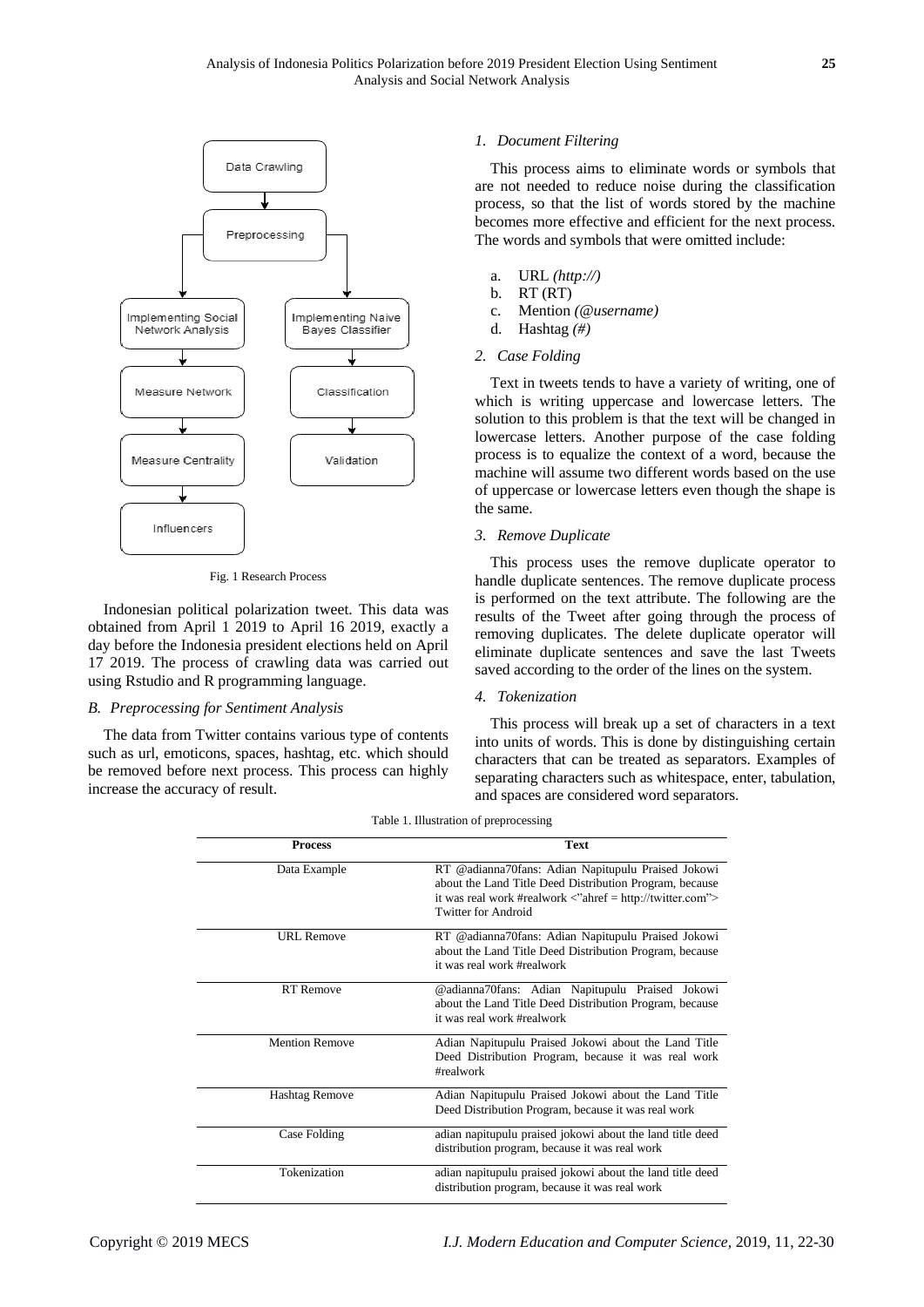# Before Remove Duplicate

| <b>Status</b> | <b>Date</b>  | <b>Text</b>                                                                    |
|---------------|--------------|--------------------------------------------------------------------------------|
|               | 5 April 2019 | adian napitupulu praised jokowi                                                |
|               | 06:02:33     | about the land title deed<br>distribution program, because it                  |
| Removed       |              | was real work                                                                  |
|               | 5 April 2019 | adian napitupulu praised jokowi                                                |
|               | 06:08:54     | about the land title deed<br>distribution program, because it<br>was real work |

# After Remove Duplicat

| Date         | <b>Text</b>                                                  |
|--------------|--------------------------------------------------------------|
| 5 April 2019 | adian napitupulu praised jokowi about the land               |
| 06:08:54     | title deed distribution program, because it was<br>real work |

# *C. Preprocessing for Social Network Analysis*

In this process we use twecoll for fetching data from Twitter. Twecoll is a Twitter command-line tool written in Python. It can be used to retrieve data from Twitter and purge likes (its only data-altering feature). It is based on a sub-command principle meaning calls to twecoll are based on a keyword which instructs twecoll what to do. Running twecoll requires Python 2.7 and the argparse library. Next step after got all the necessary data is combine it. We do that by using the edgelist command. Per default it creates a .gml file and tries to create a visualization with python package igraph. The igraph library is optional and is used to generate a clustered graph of the network.

The stages in this process can be explained as follows:

- 1. Identification problem: Indonesia political polarization ahead of the 2019 president election.
- 2. Data extraction: extracting and collecting data uses data crawling.
- 3. Preprocessing: data preparation which eliminates noise in data.
- 4. Implementating: processing the network interactions, the interaction patterns are visualized using undirected graph.
- 5. Network Measure: calculating network attribute values that counts eight attributes such as total nodes, total edges, average degree, average weighted degree, network diameter, average path length, density, and number of communities.
- 6. Centrality Measure: calculating centrality value such as harmonic closeness, page rank, closeness centrality, and eigenvector centrality.
- 7. Rank: ranking the centrality values in the network to find influencers.

# IV. IMPLEMENTATION

#### *A. Implementing Naïve Bayes Classifier*

To implement na we bayes classsifier we need a trained word dictionary. It consists of collection of word with its synonym and its polarity. The synonym represents the similar word meaning which will be having same polarity. The polarity represents the positivity and negativity of the word in the context of the sentence.

Steps:

- 1. Data Crawling (data were crawled using API Twitter divided into 2 datasets).
- 2. Positive and negative sentiments were kept in two files pos.txt and neg.txt as data training
- 3. Preprocessing
- 4. Implementing naïve bayes classifier for calculated the score of each sentiment
- 5. The classifier was trained using the dataset just prepared
- 6. Labelled sentiments were kept correctly in reference sets and the predicatively labelled version in data testing
- 7. Metrics were calculated accordingly

The result is down below:



Fig. 2. Jokowi's Polarity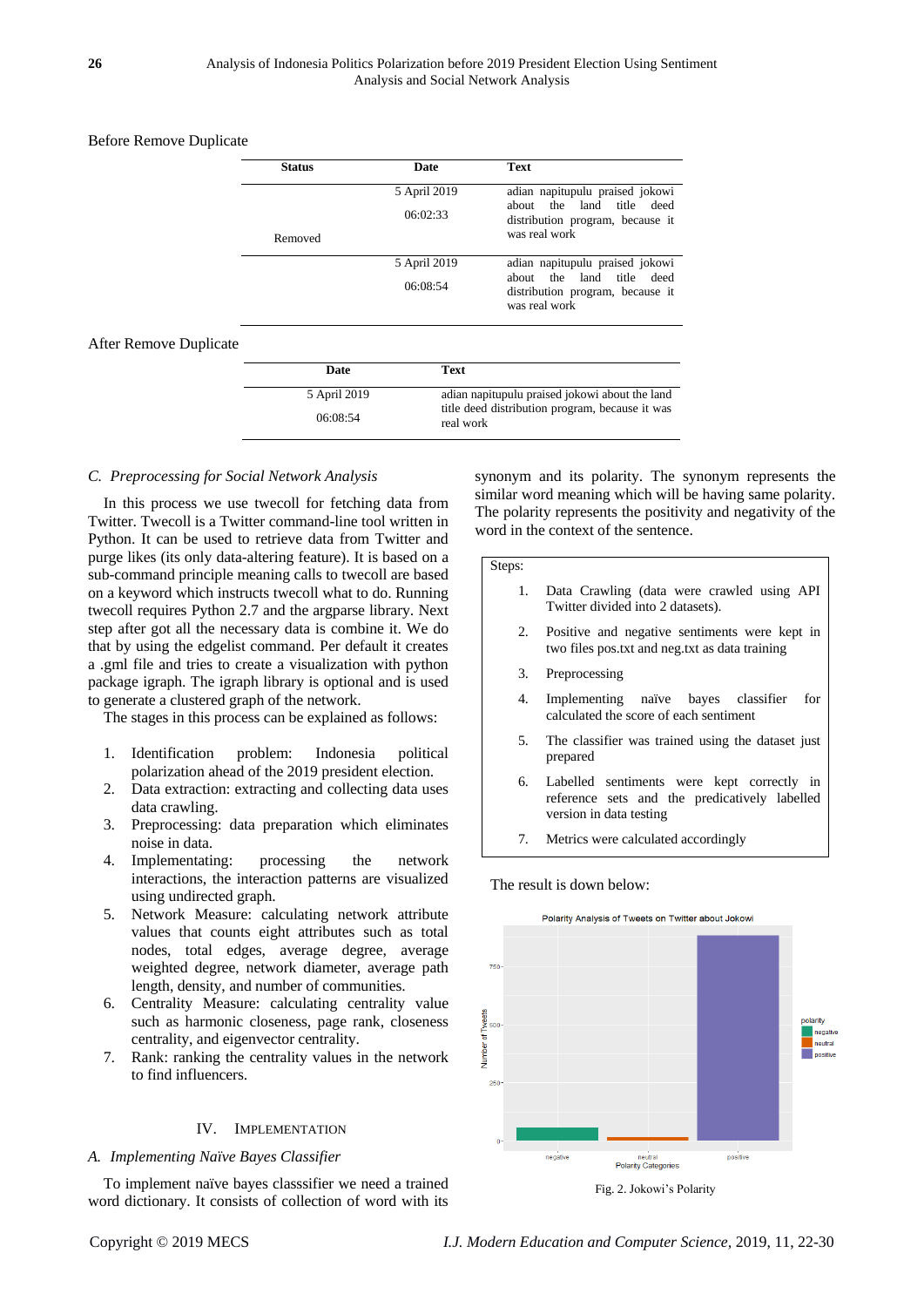The picture above shows the results of the classification sentiments towards Jokowi in jokowi dataset. The amount of positive sentiment acquisition tends to be lame with negative sentiment. Positive sentiment towards Jokowi amounted to 882 or 92.65% of the total sentiment, while for negative sentiment it amounted to 56 or 5.88%, and for neutral sentiment it amounted to 14 or 1.47% of the total sentiment implemented. Based on the above results it can be concluded that the majority sentiment for Jokowi is positive. The following is an example of sentiment from Jokowi's sentiment classification results.

Table 2. Jokowi's Sentiment Classification

| Sentiment | Text                                                                                   |
|-----------|----------------------------------------------------------------------------------------|
| Positive  | good luck for president joko widodo, whom we love                                      |
| Negative  | perpetrators who threaten beheaded jokowi admitted<br><i>i</i> was emotional           |
| Neutral   | president joko widodo jokowi launched<br>the<br>indonesian sharia economic master plan |





The picture above shows the results of the sentiment classification of Prabowo in prabowo dataset. The amount of positive sentiment obtained has almost the same value as Jokowi's sentiment. Positive sentiments towards Prabowo amounted to 943 or 89.99% of total sentiments, while negative sentiments amounted to 95 or 9.06%, and neutral sentiments amounted to 10 or 0.95% of the total implemented sentiments. Based on the above results it can be concluded that the majority sentiment for Prabowo is positive. The following are examples of sentiments from the results of Prabowo's sentiment classification.

| Sentiment | Text                                                                                       |
|-----------|--------------------------------------------------------------------------------------------|
| Positive  | god willing, prabowo and sandiaga is just waiting for<br>the official time to be announced |
| Negative  | don't be afraid of scaring us with weapons given by<br>the folks                           |
| Neutral   | president prabowo subianto's will to all indonesians                                       |

## *B. Implementing ROC Validation*

Testing the results of the sentiment classification is done with the Receiver Operating Characteristic (ROC) curve. This curve shows accuracy and compares the visual classification which shows the true positive level and the false positive rate. The ROC curve has a diagnostic value, which is:

- A. Accuracy is  $0.90 1.00 =$  very good classification
- b. Accuracy is worth  $0.80$  to  $0.90 =$  good classification
- c. The accuracy is  $0.70 0.80 =$  fair classification
- d. Accuracy is  $0.60 0.70 =$  bad classification
- e. Accuracy is  $0.50 0.60 = \text{failure}$

The results obtained from ROC processing for the results of the "Jokowi" sentiment analysis of 0.69 with a poor diagnosis classification level and for "Prabowo" sentiment of 1.00 with an excellent classification diagnosis level can be shown in the following below:





## *C. Implementing Social Network Analysis*

This process is carried out by visualizing the data interaction network of political polarization information dissemination that occurs in Indonesia on the social networking site Twitter by using the Gephi tool version 0.9.2. The data is visualized into a sociogram where the point in the image is called a node or node that represents an individual connected by a line called edge. Two connected nodes are represented by a line connecting the two. Network visualization using the Frutcherman Reingold algorithm and Force Atlas. The following are the results of the process of implementing social network analysis.

Table 4. Network Attributes Value

| <b>Network Attributes</b> | <b>Value</b> |  |
|---------------------------|--------------|--|
| <b>Total Nodes</b>        | 277          |  |
| <b>Total Edges</b>        | 7.950        |  |
| Average Degree            | 57.401       |  |
| Average Weighted Degree   | 56.44        |  |
| Network Diameter          | 4            |  |
| Average Path Length       | 1.853        |  |
| Density                   | 0.201        |  |
| Number of Communities     | 5            |  |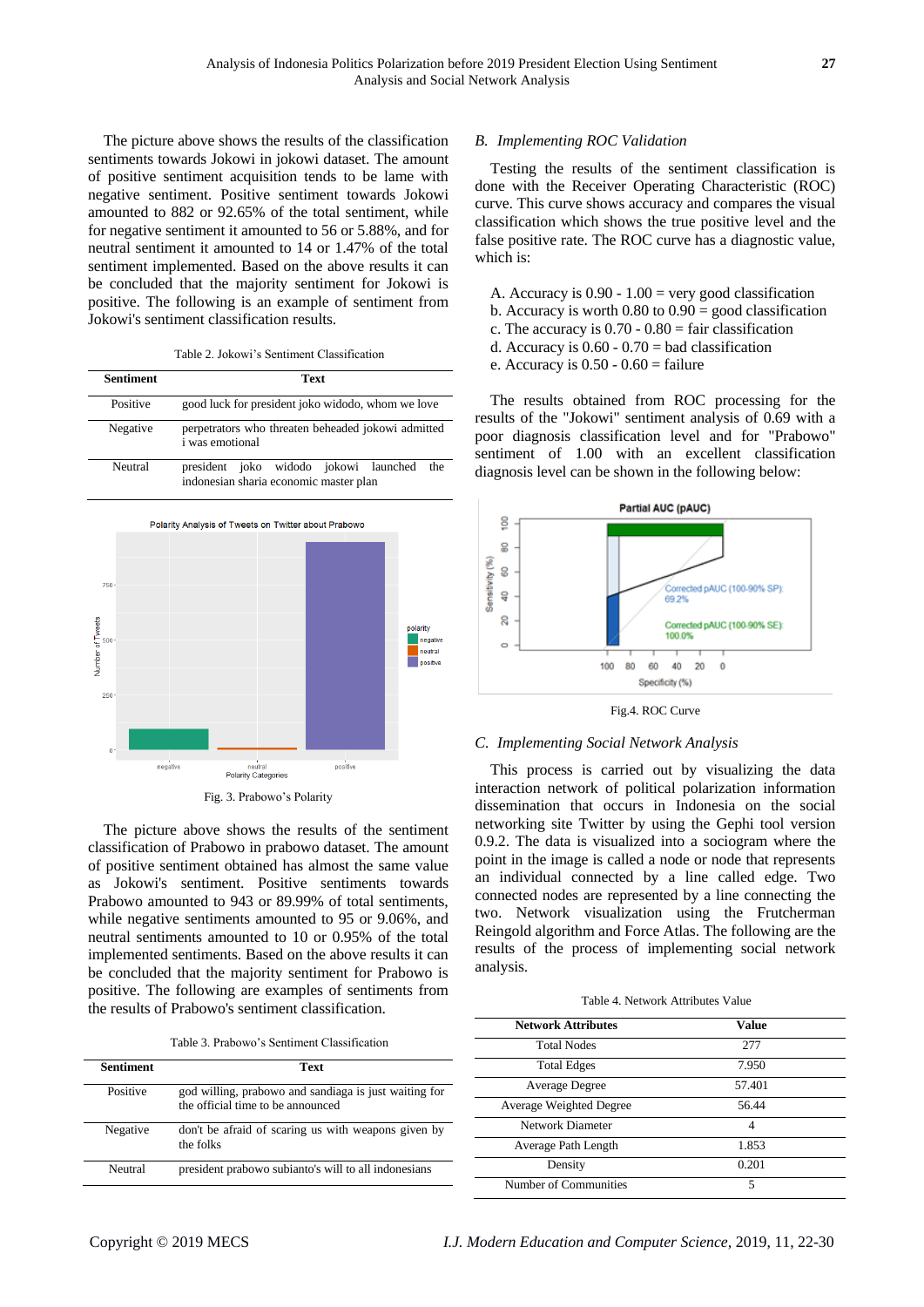

Fig.5 Frutcherman Reingold Implementation

The first visualization was done using the Frutcherman Reingold algorithm. The network formed is very difficult to see because the location of the nodes is very close together and difficult to identify with the naked eye. It can be concluded that these individuals are quite close to one another.



Fig.6 Force Atlas Implementation

The second visualization was done using the Force Atlas algorithm. The network that is formed although it is difficult to see it in plain sight, but the location between individuals tends to be more tenuous compared to using the Frutcherman Reingold algorithm, making it more possible to use the Force Atlas algorithm to implement complex data. Based on the results of the two algorithms above, the spread of network interactions is divided into five major communities. Here are the central actors in each community in the network the formula mentioned above, the results of the centrality calculation are as follows.

| <b>Communities</b> | Actor       |  |
|--------------------|-------------|--|
| Dark Green         | SBYudhoyono |  |
| Light Green        | Mohmahfudmd |  |
| Orange             | Yjuniardi   |  |
| Blue               | Detikcom    |  |
| Purple             | Jokowi      |  |

Based on the calculation above, it is known that the Jokowi actor excels at all centrality values, so it can be said that the Jokowi actor is the most influential actor in the Indonesian political polarization interaction network on Twitter. The SBYudhoyono actor also has a stable calculation from the various centrality calculations above and it can be said that the SBYudhoyono actor was ranked second as an influential actor.

Table 6. Centrality Value

| Actor       | <b>Betweeness</b><br><b>Centrality</b> | <b>Degree</b><br><b>Centrality</b> | <b>Closeness Centrality</b> | <b>Eigenvector</b><br><b>Centrality</b> |
|-------------|----------------------------------------|------------------------------------|-----------------------------|-----------------------------------------|
|             | Score                                  | <b>Score</b>                       | <b>Score</b>                | <b>Score</b>                            |
| SBYudhoyono | 704.5                                  | 136                                | 0.6618                      | 0.9267                                  |
| mohmahfudmd | 432.4                                  | 120                                | 0.6344                      | 0.8340                                  |
| vjuniardi   | 422.7                                  | 119                                | 0.6359                      | 0.8487                                  |
| detikcom    | 712.9                                  | 132                                | 0.6524                      | 0.8577                                  |
| jokowi      | 1087.7                                 | 156                                | 0.6969                      | 1.0                                     |

# V. RESULT AND FUTURE WORKS

Data collection on Indonesian political polarization using data crawling, the programming language used is R language. Based on the results of sentiment classification of Indonesian political polarization, on the jokowi's dataset (92.65% positive sentiment, 5.88% negative sentiment, and 1.47% neutral sentiment) and prabowo's dataset (89.99% positive sentiment, 9.06% negative sentiment, and 0.95% neutral sentiment. The accuracy results obtained from ROC processing for the jokowi's dataset is 0.69 with a poor diagnosis classification level and for prabowo's dataset is 1.00 with an excellent classification. One important thing that affects the outcome of accuracy is the amount of training data used, the more data the training used will be the higher the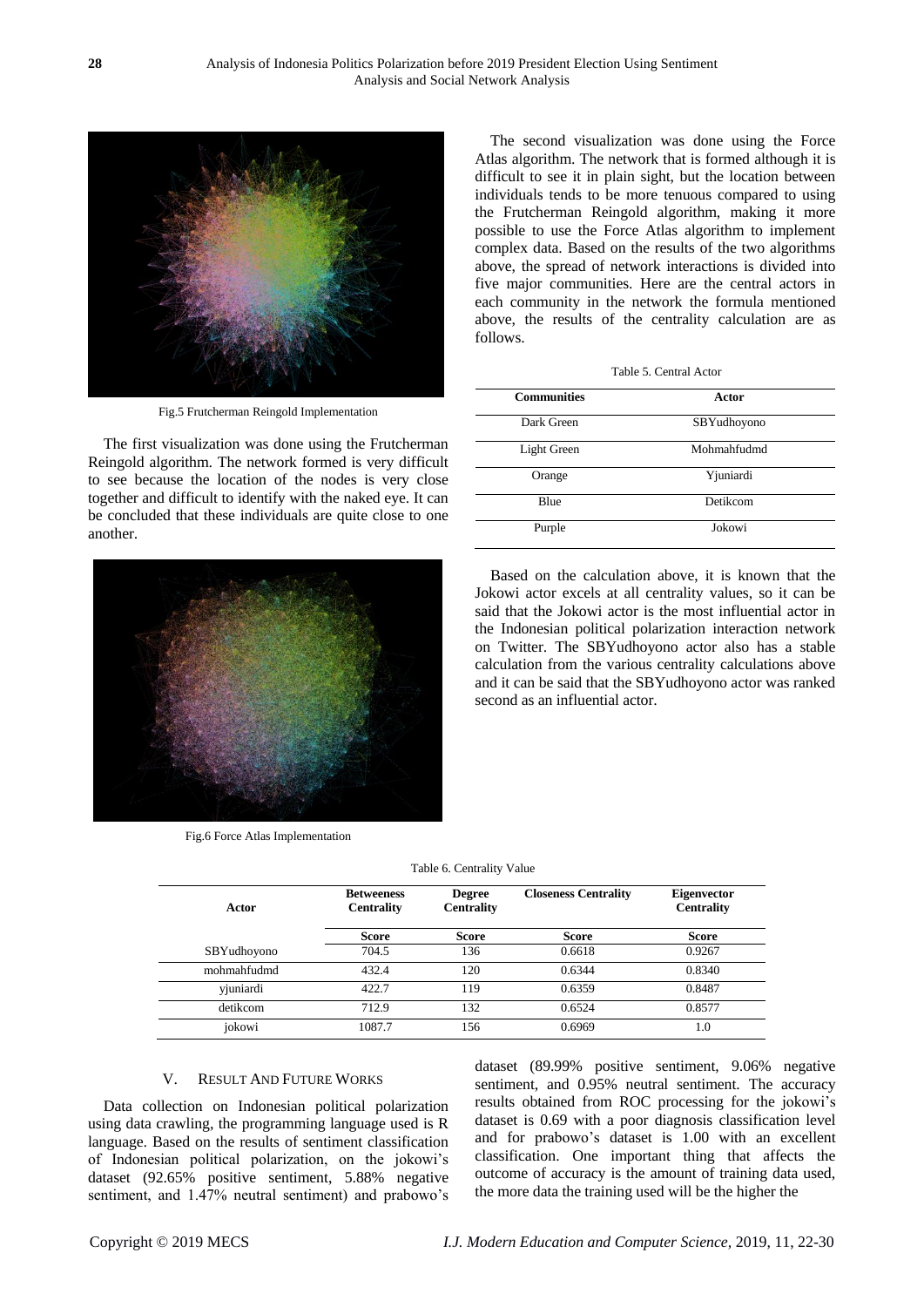accuracy. Mistakes in preprocessing can also affect overall accuracy. The results of the representation of relations between Indonesian political entities produced 5 large communities in the network. Interconnected actors numbered 277 and 7,950 relations. Based on the calculation of centrality value, the account of Jokowi is first rank as the account that most influences the course of interaction in the network. The second rank is occupied by the SBYudhoyono account and the detikcom account as third rank.

Suggestions for further research are as follows: It is necessary to use the server to retrieve data from the crawler automatically every time, this needs to be done because Twitter API limits the time of withdrawal of tweets. Choosing tweets that really contain community opinion according to the topic. Add a collection of words to the data dictionary so that the classification provided can be more accurate. Adding several stages in preprocessing, namely eliminating repetition of sentences and adding abbreviations and non-formal language that is not in accordance with the dictionary.

#### **REFERENCES**

- [1] Asri Maspupah, Asep ID Hadiana. (2018). *Pemetaan Bidang Keilmuan Organisasi Dengan Social Network Analysis*. Universitas Jenderal Ahmad Yani, Bandung.
- [2] Mahdi Shiddieqy, Dodie Tricahyono. (2017). Impementasi Social Network Analysis dalam Penyebaran Country Branding "Wonderful Indonesia". Universitas Telkom, Bandung.
- [3] Liu B, "sentiment analysis and subjectivity, Hanbook of natural language processing", vol.2, pp 627-666, 2010
- [4] S Padmajal and Prof. S. Sameen Fatima, "Opinion Mining and Sentiment Analysis -An assessment of People's Belief: A Survey, International Journal of Ad hoc, Sensor & Ubiquitous Computing (IJASUC) Vol. 4 No. 1, February 2013
- [5] G. Fiarni, C., Maharani, H., & Pratama, R. (2016). Sentiment analysis system for Indonesia online retail shop review using hierarchy Naive Bayes technique. 2016 4th International Conference on Information and Communication Technology (ICoICT)
- [6] Parveen, H., & Pandey, S. (2016). Sentiment analysis on Twitter Data-set using Naive Bayes algorithm. 2016 2nd International Conference on Applied and Theoretical Computing and Communication Technology (iCATccT)
- [7] Yusainy Cleoputri, Anif Fatma Chawa, Siti Kholifah. (2017). Social Data Analytics sebagai Metode Alternatif dalam Riset Psikologi. Universitas Brawijaya, Malang.
- [8] Hu Jie, Junchi Zhang, Mengchi Liu. (2014). A Semantic Model for Academic Social Network Analysis. Hubei University, Wuhan.
- [9] Jaka Eka S, Erwin Budi S., Abdurahman Baizal (2018). Data Crawling pada Twitter. Telkom University, Bandung.
- [10] Liu Guojun, Zhang Ming, Fei Yan. (2010). Large Scale Social Network Analysis based on MapReduce. Peking University, Beijing.
- [11] Akhtar Nadeem. (2014). Social Network Analysis Tools. Aligarh Muslim University. Aligarh
- [12] Cheliotis, D. G. (2010). Social Network Analysis (SNA). National University of Singapore, Singapore.
- [13] The Computer Advisor. Web site scraper the most effective tool for web data extraction, Retrieved November 28, 2018 from: http://www.thecomputeradvisor.net/web-site-scraper-themost-effective-tool-for-web-data-extraction /
- [14] Vatrapu Ravi, Raghava Rao, Abid Hussain. (2016). Social Set Analysis: A Set Theoretical Approach to Big Data. Copenhagen Business School, Computational Social Science Laboratory, Frederiksberg, Denmark
- [15] Mujilahwati Siti. (2016). Pre-Processing Text Mining pada Data Twitter. Universitas Islam Lamongan, Lamongan.
- [16] Rozi, Imam Fahrur; Pramono, Sholeh Hadi, Dahlan, Erfan Achmad. Implementasi Opinion Mining (Analisis Sentimen) untuk Ekstraksi Data Opini Publik pada Perguruan Tinggi. Jurnal EECCIS, [S.l.], v. 6, n. 1, p. pp. 37-43, mar. 2013. ISSN 2460-8122. Available at: <https://jurnaleeccis.ub.ac.id/index.php/eeccis/article/vie w/164/142>. Date accessed: 26 Maret 2019
- [17] Bo Pang, Lillian Lee, Shivakumar Vaithyanathan. Sentiment Classification Using Machine Learning Techniques.EMNLP '02 Proceedings of the ACL-02 conference on Empirical methods in natural language processing - Volume 10 Pages 79-86.
- [18] Rodiyansyah, Sandi Fajar; Winarko, Edi. Klasifikasi Posting Twitter Kemacetan Lalu Lintas Kota Bandung Menggunakan Naive Bayesian Classification. IJCCS (Indonesian Journal of Computing and Cybernetics Systems), [S.l.], v. 6, n. 1, jan. 2013. ISSN 2460-7258. Available at: at: <https://jurnal.ugm.ac.id/ijccs/article/view/2144>. Date accessed: 26 Maret. 2019.
- [19] Vinita Chandani, Romi Satria Wahono, Purwanto. 2015. Komparasi Algoritma Klasifikasi Machine Learning Dan Feature Selection pada Analisis Sentimen Review Film.Universitas Dian Nuswantoro, Semarang.
- [20] Nur Azizah Vidya. 2015. Twitter Sentiment Analysis Terhadap Brand Reputation: Studi Kasus PT XL AXIATA Tbk. Universitas Indonesia, Jakarta.
- [21] Jurafsky, D S. (2000). Speech and Language Processing "An Introduction to Natural Language Processing, Cmputationak Linguistics, and Specch Reconition. Prentice-Hall, Inc. New Jersey.
- [22] M. Yusuf Nur Sumarno Putro. 2011 "Analisis Sentimen pada Dokumen berbahasa Indonesia dengan Pendekatan Support Vector Machine". Masters, Binus.
- [23] Rustiana, deden. 2017. Analisis sentiment pasar otomotif mobil: tweet twitter Jurnal simetris, vol 8. No 1. April 2017
- [24] Novantirani A, Sabariah MK, Effendy V. 2004. Analisis Sentimen pada Twitter mengenai Penggunaan Transportasi Umum Darat dalam Kota dengan Metode Support Vector Machine. Universitas Telkom, Bandung.
- [25] Putranti, Noviah Dwi, Winarko, Edi. Analisis Sentimen Twitter untuk Teks Berbahasa Indonesia dengan Maximum Entropy dan Support Vector Machine. IJCCS (Indonesian Journal of Computing and Cybernetics Systems), [S.l.], v. 8, n. 1, p. 91-100, jan. 2014. ISSN 2460-7258. Available at: <https://jurnal.ugm.ac.id/ijccs/article/view/3499>. Date accessed: 26 Maret. 2019.